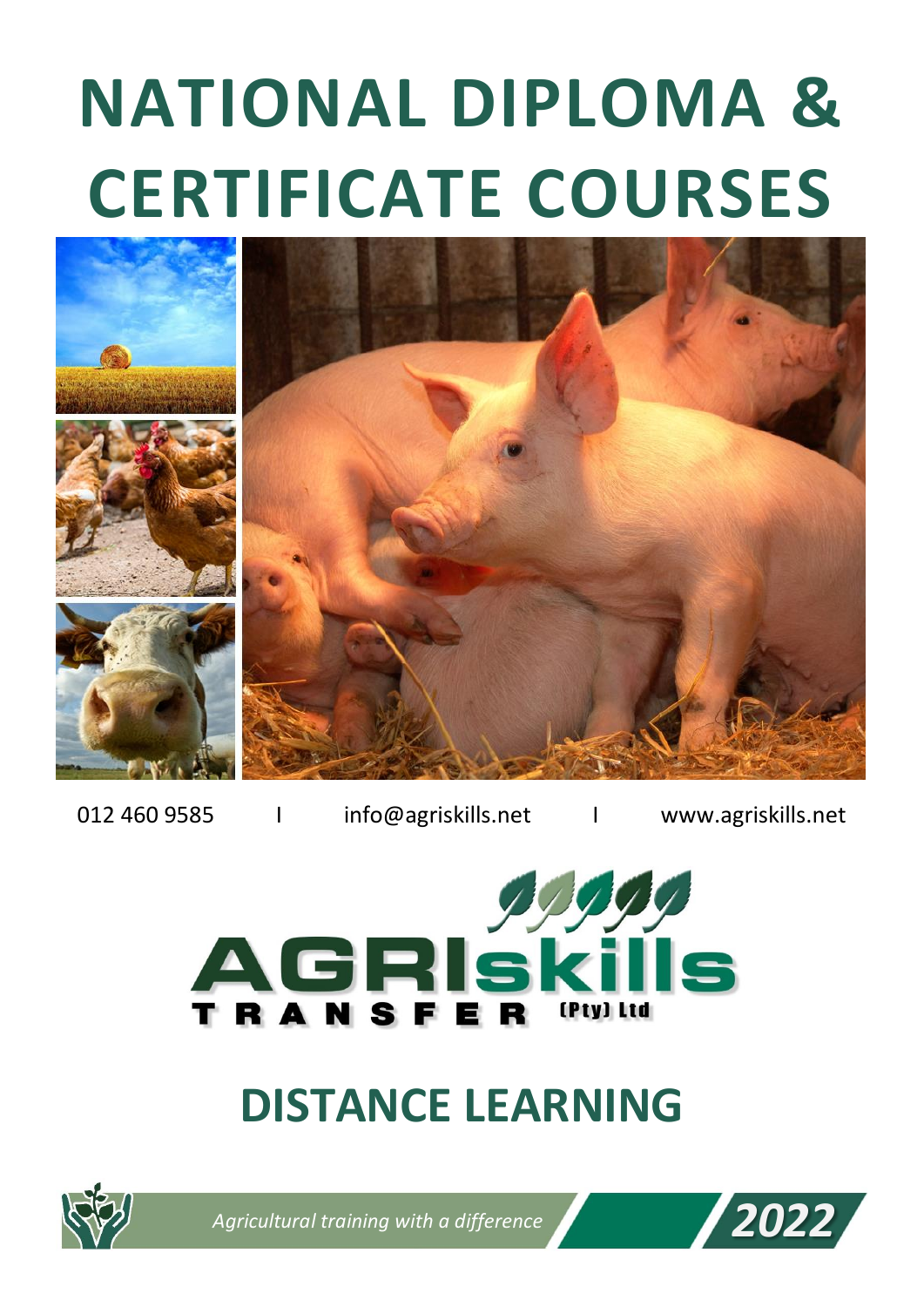## **A UNIQUE EXPERIENCE**

## *learn. grow. prosper*

Agri Skills Transfer has been offering National Diploma and National Certificate courses in Agriculture since 2012 on a distance learning basis. These courses offer an amazing, blended learning experience where learners must complete theory and practical training to successfully complete their Diploma or Certificate course.

## **TRAINING, PRACTICAL, AND WORKPLACE EXPERIENCE > > >**

Students must complete theory (self-study, assignments) and practical (workplace experience) to gain competency in their chosen field. Students will do all the theory themselves (at home). Support will be available from a designated mentor.

Choose one of the following AgriSeta Accredited courses for **individuals**:

- National Diploma: Animal Production SAQA ID 49011, NQF Level 5
- National Certificate: Animal Production SAQA ID 48979, NQF Level 4
- National Certificate: Agric Sales & Services SAQA ID 14854, NQF Level 4
- National Diploma: Plant Production SAQA ID 49010, NQF level 5
- National Certificate: Plant Production SAQA ID 49009, NQF Level 4

Choose one of the following AgriSeta Accredited courses for **groups / companies**:

- National Certificate: Fruit Packing & Grading SAQA ID 48848, NQF Level 3
- National Certificate: Farming SAQA 20288, NQF Level 2
- National Certificate: Mixed Farming SAQA 48977, NQF Level 2
- National Certificate: Poultry Production SAQA ID 49578, NQF Level 3
- National Certificate: Landscaping SAQA 66649, NQF Level 3
- National Certificate: Horticulture SAQA 66589, NQF Level 2

*Ask us for more information on the course that you are interested in; specific practical requirements may apply that must be met by your workplace / practical site.*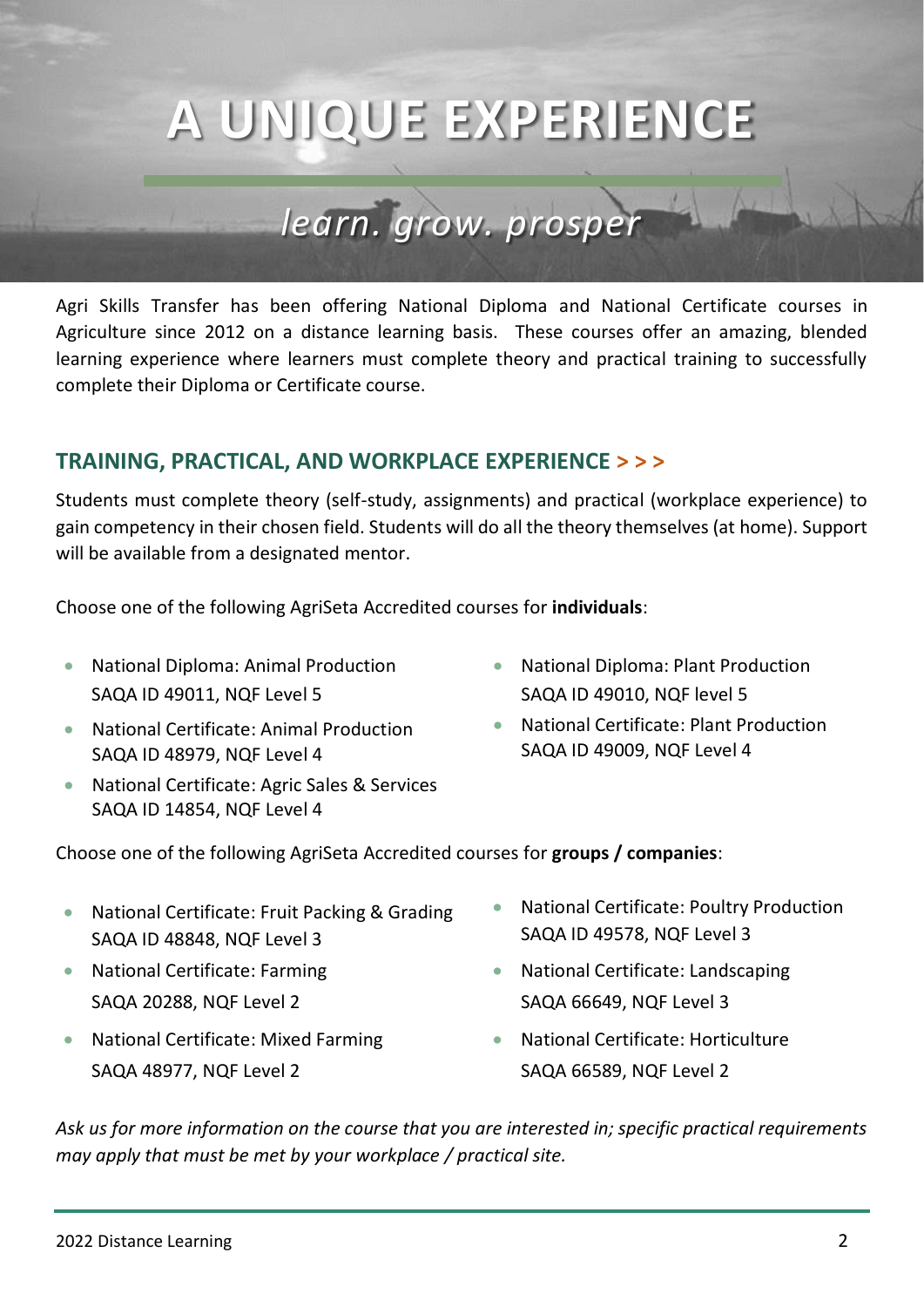## **2-YEAR NATIONAL DIPLOMA**

## *course details*

### **ONCE-OFF PRICE > > >**

- R42 300 per learner per year.
- Once-off payment per year.
- **Total cost for 2 years R84 600.**

#### **PAYMENT PLAN > > >**

- Deposit 1<sup>st</sup> year: R12 500.
- 10 monthly instalments: R3 500 per month.
- Total cost for 1<sup>st</sup> year: R47 500.
- Deposit 2nd year: R12 000.
- 10 monthly instalments: R3 500 per month.
- Total cost for 2<sup>nd</sup> year: R47 500.
- **Total cost for 2 years R95 000.**

The following short courses are included (for free), and diploma learners can attend these during their 2-year course. Please book your place in advance (schedule available from the office).

- Basic beef cattle production.
- Basic goat production.
- Basic pig husbandry.
- Basic poultry production (boilers & layers).
- Basic plant production.
- Basic sheep production.
- First Aid Level 1.
- Basic Fire Fighting.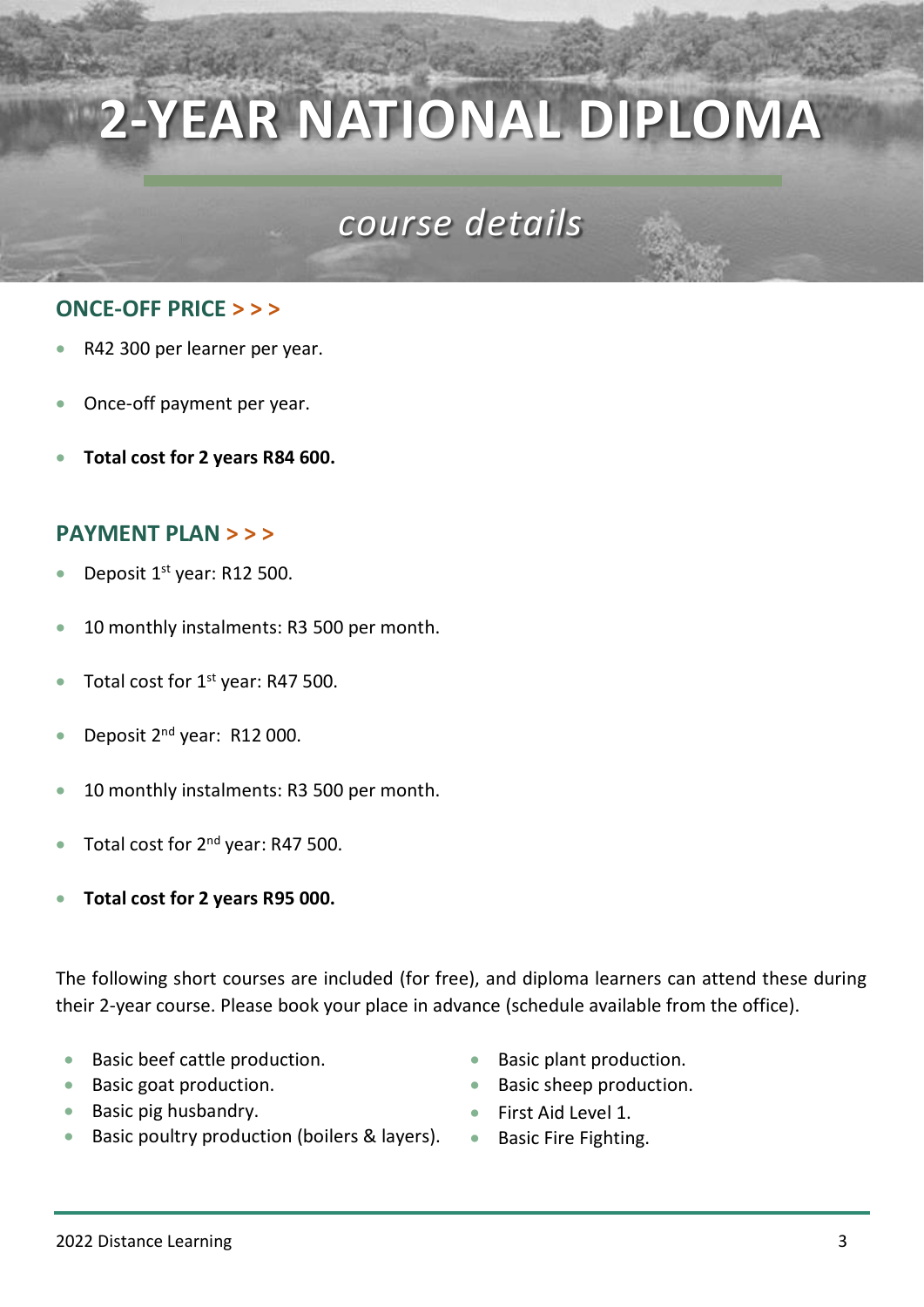## **INCLUDED IN THE COURSE FEES > > >**

- Learning material and workbooks.
- Mentor and assessment fees.
- Moderation fees.
- Certification.
- Support.

## **ENTRY REQUIREMENTS FOR DIPLOMA > > >**

- Matric certificate (*conditions apply\**). You do not have to submit this on enrolment, we will give you admittance on your Grade 11 results. Once you've received your matric certificate you must send it to us.
- Learners who do not have a matric certificate should complete the National Certificate NQF Level 4 in Animal or Plant Production first.
- Should have access to a working farm environment for workplace experience.

### **MATRIC CERTIFICATE CONDITIONS > > >**

- The **minimum admission requirement** is a National Senior Certificate (NSC) as certified by Umalusi with an achievement rating of 3 (Moderate Achievement, 40-49%) or better in four recognised NSC 20-credit subjects.
- Institutional and programme needs may require appropriate combinations of recognised FETC subjects and levels of achievement. [Click here for a list of recognised NSC subjects.](http://agriskills.net/wp-content/uploads/2021/07/Minimum-Admission-Requirements-for-Diploma.pdf)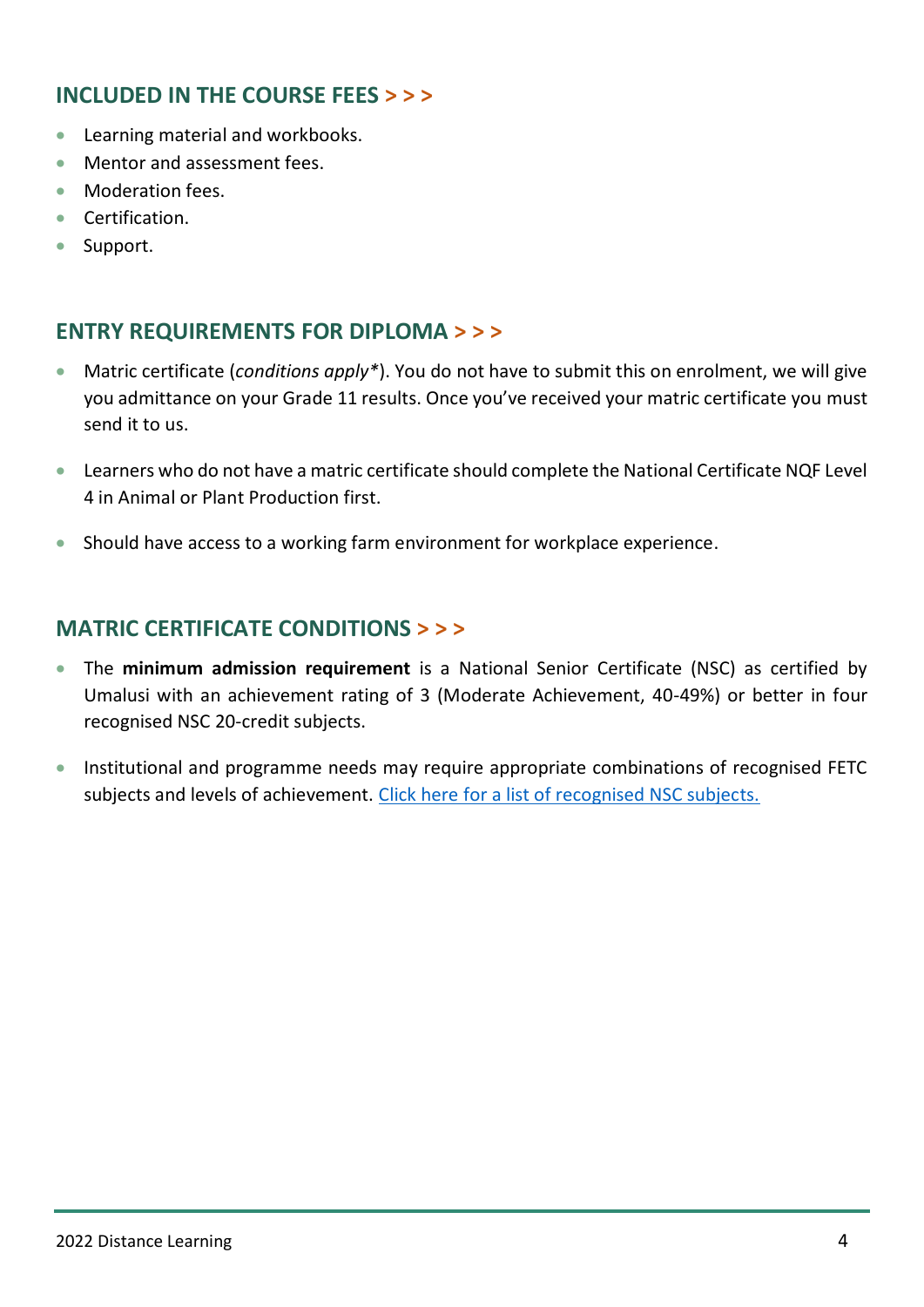

## *course details*

#### **ONCE-OFF PRICE > > >**

• **Total cost for a 1-year National Certificate R35 000.**

#### **PAYMENT PLAN > > >**

- Deposit: R7 500.
- 10 monthly instalments: R3 100 per month.
- **Total cost R38 500.**

Three (3) short courses are included (for free), and certificate learners can attend these during their 1-year course. Please book your place in advance (schedule available from the office). Choose any 3 of the following:

- Basic beef cattle production.
- Basic goat production.
- Basic pig husbandry.
- Basic poultry production (boilers & layers).

#### **INCLUDED IN THE COURSE FEES > > >**

- Learning material and workbooks.
- Mentor and assessment fees.

• Certification.

• Basic plant production. • Basic sheep production.

• First Aid Level 1. • Basic Fire Fighting.

Support.

• Moderation fees.

## **ENTRY REQUIREMENTS FOR CERTIFICATE > > >**

- Learners do not need matric to register for the NQF level 2 to 4 programmes (conditions apply).
- Reasonable level of literacy is needed (read, write, and understand English).
- All course material and assignments are in English, and learners are expected to complete it in English as well.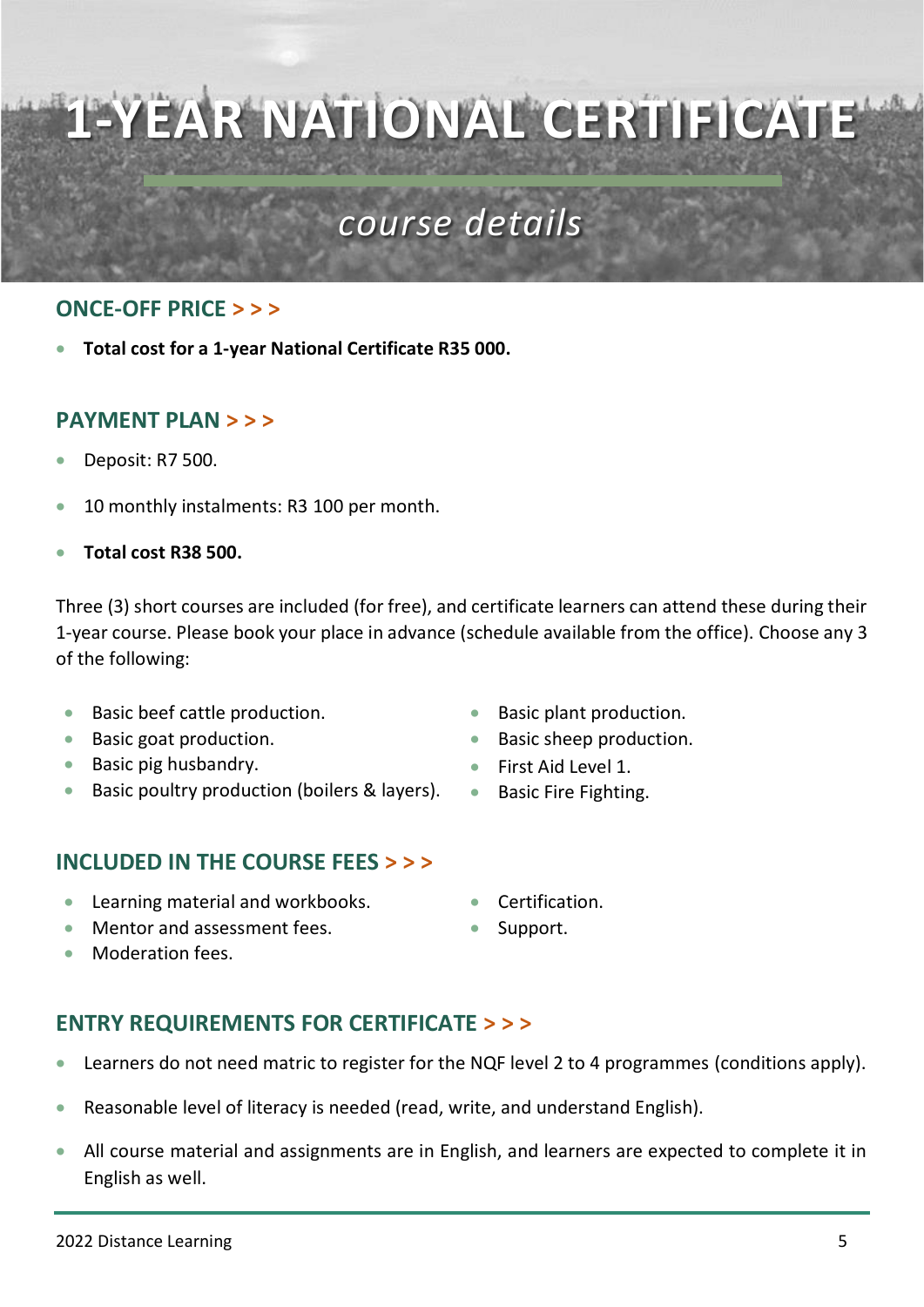## **ACTICAL WORKPLACE GUIDELINES**

## *national diploma and certificate*

Learners are responsible to source a suitable workplace for the duration of their training. Keep the following in mind:

- Learners will be able to make use of the Agri Skills Cullinan Farm Training Centre, to do practical on weekends, public holidays, and during school holidays (by arrangement only).
- Learners, who have space in their backyard, can start a small animal or plant project (piggery, poultry, aquaculture, hydroponics, herb growing, beekeeping, aquaponics, etc.). These projects will serve as practical and students will keep logbooks on their projects. Must meet minimum requirements.
- Learners can work on family farms, overseas in the agricultural industry, or get involved in Agricultural Community Projects.
- Learners can also log visits to livestock auctions, farmer's days, information days at different companies, as well as any other educational events.

We hope that the above guidelines will enable more students to follow their dream and be able to start a career in agriculture.

#### **LOGBOOK > > >**

- All National Diploma and National Certificate learners must complete a logbook to keep record of their practical experience.
- It is essential that you start your logbook as soon as you start doing your practical. Logbooks are completed daily. Logbooks also serve as your attendance register.
- As adult learners it is your responsibility to keep your logbook up to date and to get the necessary person/s to sign if off. Person must have good agricultural knowledge.
- National Diploma leaners must log 14 months (minimum) of practical during the 2-year course.
- National Certificate learners must log 7 months (minimum) of practical during the 1-year course.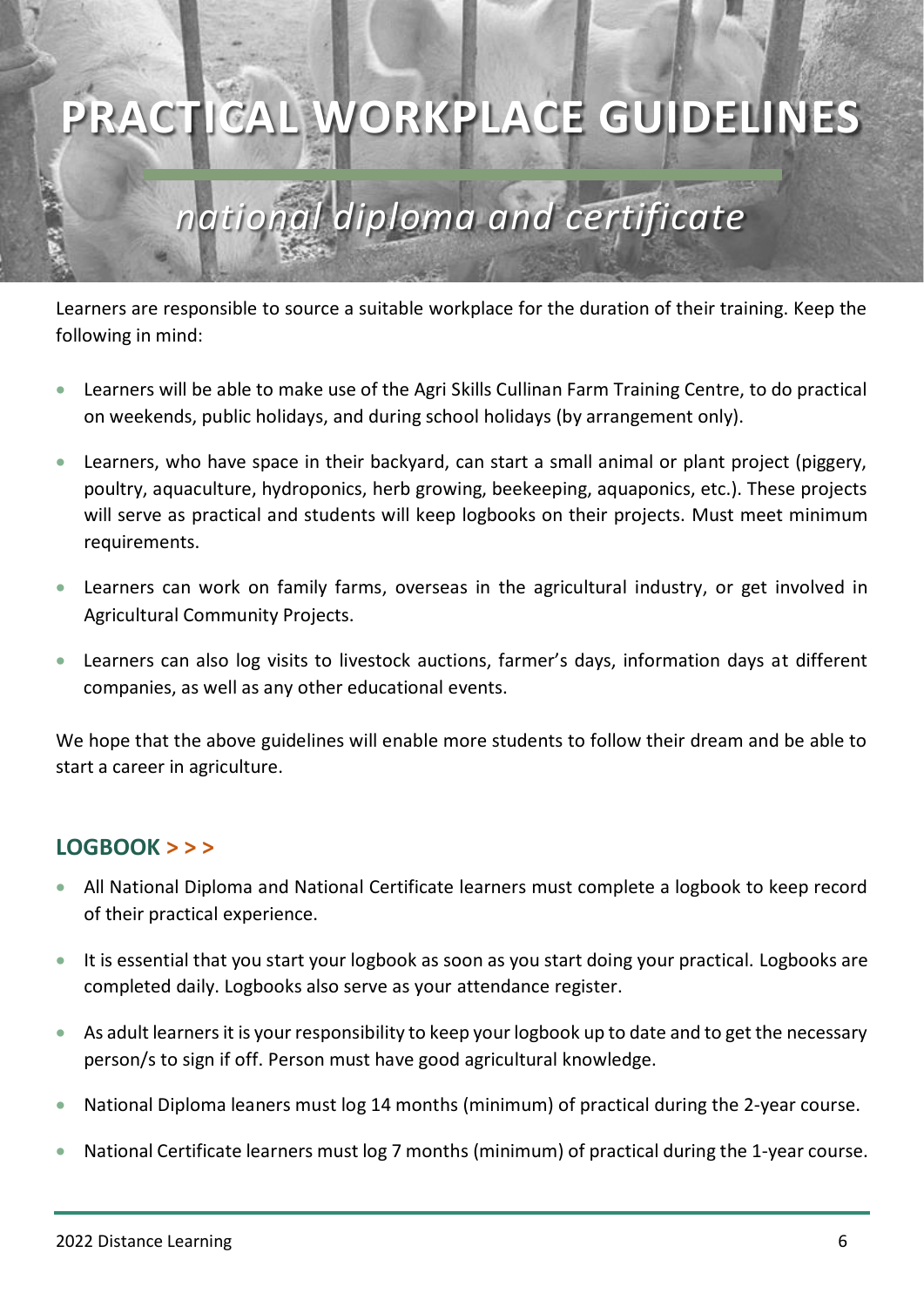# **DISTANCE LEARNING** *national diploma and certificate*

- Learners must have access to a working farm environment or agricultural business for workplace experience. It is the learner's own responsibility to source an adequate practical site / workplace. Please ask us for your course's specific practical requirements.
- Learners who do not have access to a farm can gain some workplace experience at our Cullinan farm (conditions apply).
- PoE support sessions can be arranged with our office. Learners can arrange these sessions if additional support is needed.
- There is continued e-mail support to all learners.
- There will be 2 intake/start dates for distance learners:
	- $\circ$  1<sup>st</sup> intake/registration To start February 2022.
	- $\circ$  2<sup>nd</sup> intake/registration To start July 2022.

#### **TRACK RECORD > > >**

We are extremely proud of our training track record so far (to name but a few):

- NTK/ GWK National Certificate in Sales and Services.
- Daybreak Chickens National Certificate in Poultry Production.
- Morgan Beef National Certificate Mixed Farming.
- Northern Cape TVET College National Certificate Animal Production.
- AFRIVET Various.
- Military Veterans Re-skilling, various.

## **SPONSOR A STUDENT > > >**

If you or your company would like to sponsor a student on any of our programmes, please contact our office. Your company can qualify to benefit on skills development points and qualify for tax benefits.